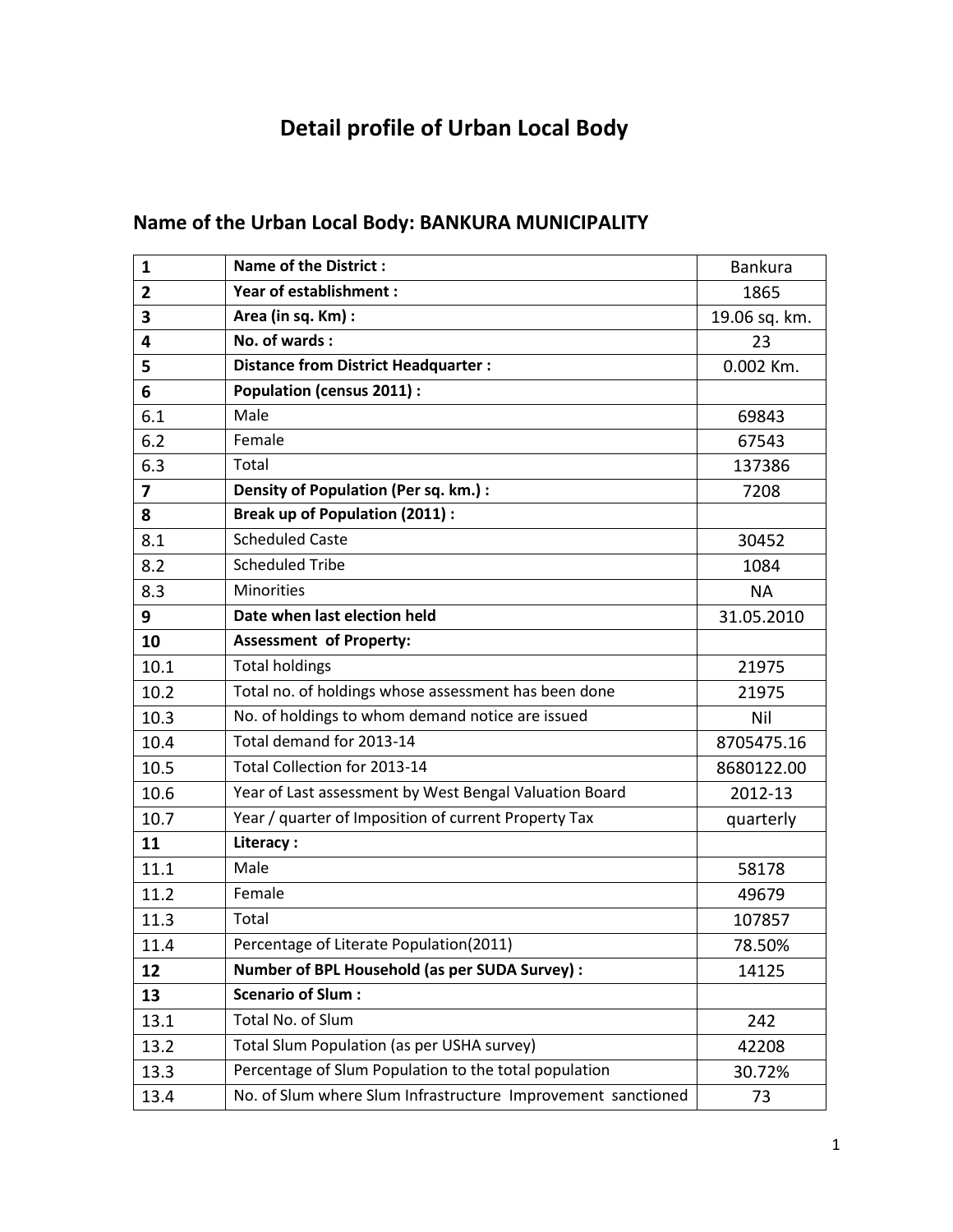|      | under BSUP/ IHSDP                                                                         |                                                        |
|------|-------------------------------------------------------------------------------------------|--------------------------------------------------------|
| 13.5 | No. of Slum where Slum Infrastructure Improvement already<br>done under BSUP/ IHSDP-      | 73                                                     |
| 14   | Housing status for Urban Poor : (as on 31.03.2014)                                        |                                                        |
| 14.1 | No. of dwelling units targeted to be provided under BSUP/<br><b>IHSDP</b>                 | 415                                                    |
| 14.2 | No. of beneficiaries already provided with Houses under BSUP/<br><b>IHSDP</b>             | 415                                                    |
| 14.3 | No. of beneficiaries provided with Houses under "Housing for<br>Urban Poor "              | 320                                                    |
| 15   | Road:                                                                                     |                                                        |
| 15.1 | Length of Metalled Road (in km.)                                                          | 105.85                                                 |
| 15.2 | Length of Non-Metalled Road (in km.)                                                      | 141.15                                                 |
| 15.3 | Length of other Roads (in km.)                                                            | -------                                                |
| 15.4 | Total length of Road (in km.)                                                             | 247                                                    |
| 15.5 | Total no. of wards fully covered with Metal / Cement Concrete<br>Road                     | Nil                                                    |
| 16   | Drainage:                                                                                 |                                                        |
| 16.1 | Length of Kutcha Drain (in km.)                                                           | 211                                                    |
| 16.2 | Length of Pucca Drain (in km.)                                                            | 126.17                                                 |
| 16.3 | Length of underground / covered Drain (in km.)                                            |                                                        |
| 16.4 | Total length of Drain (in km.)                                                            | 513.17                                                 |
| 16.5 | No. of wards fully covered with Pucca Drain                                               | $1 (W-2)$                                              |
| 16.6 | No. of wards partly covered with Pucca Drain                                              | 22                                                     |
| 17   | <b>Water Supply: -</b>                                                                    |                                                        |
| 17.1 | No. of Water Treatment Plant                                                              | Nil                                                    |
| 17.2 | No. of Deep Tube well                                                                     | Nil                                                    |
| 17.3 | No. of Hand Tube well                                                                     | 950                                                    |
| 17.4 | No. of Street Stand post                                                                  | 3000                                                   |
| 17.5 | Length of Water pipeline (in kilometer)                                                   | 170                                                    |
| 17.6 | No. of Underground Reservoir                                                              | 5                                                      |
| 17.7 | No. of Overhead Reservoir                                                                 | 7                                                      |
| 17.8 | No. of wards fully covered with water supply pipeline                                     | 23                                                     |
| 17.9 | No. of houses connected with Water Supply Network                                         | 14024                                                  |
| 17.1 | Who is maintaining water supply - Municipality / PHE Dept./<br>KMDA / KMWSA               | <b>Bankura</b><br>Municipality<br>with its own<br>fund |
| 18   | <b>Sewerage and Sanitation:</b>                                                           |                                                        |
| 18.1 | No. of sanitary latrine constructed                                                       | 30                                                     |
| 18.2 | No. of family provided with Sanitary Latrine under ILCS + BSUP /<br>IHSDP+ HUP (together) | 1320                                                   |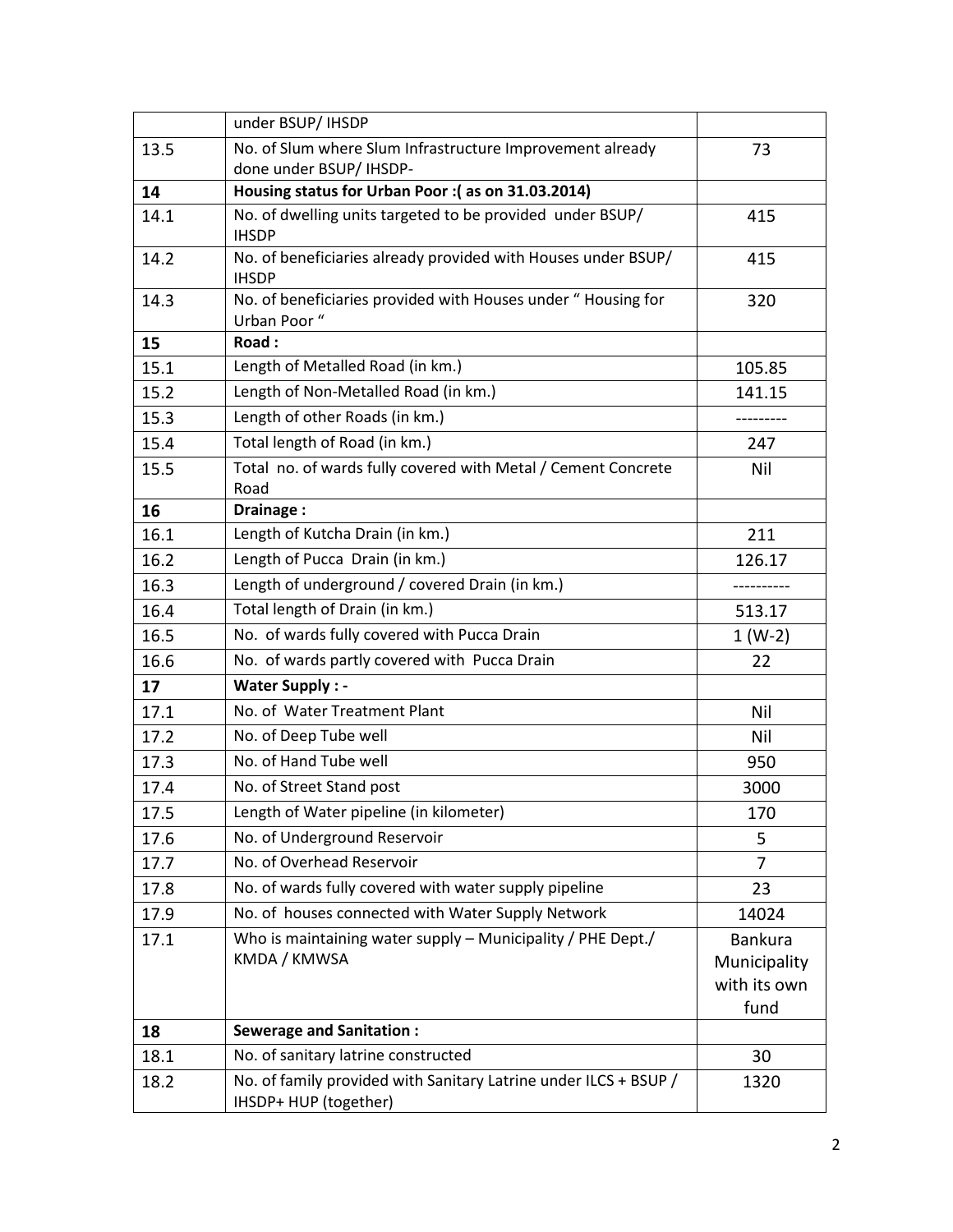| 18.3  | No. of Community Latrine /Public Toilet                                  | 16             |
|-------|--------------------------------------------------------------------------|----------------|
| 18.4  | Length of Sewer Line (in kilometer)                                      | nil            |
| 18.5  | No. of Sewage Treatment Plant (STP)                                      | Nil            |
| 19    | <b>Solid Waste Management:</b>                                           |                |
| 19.1  | No. of Dumping Ground, if any                                            | $\mathbf{1}$   |
| 19.2  | No. of Landfill site, if any                                             | Nil            |
| 19.3  | No of Mechanical Sweeper, if any                                         | 4              |
| 19.4  | No. of Compactors, if any                                                | Nil            |
| 20    | <b>Street Light:</b>                                                     |                |
| 20.1  | No. of Light Post                                                        | 8000           |
| 20.2  | No. of High Mast Light Post                                              | 6              |
| 20.3  | No. of Trident Light Post                                                | 57             |
| 20.4  | No. of other Ornamental Light Post                                       | 1              |
| 20.5  | No. of Wards covered with light posts                                    | 23             |
| 21    | Health:                                                                  |                |
| 21.1  | No. of Hospital (ULB + Govt. + Others)                                   | $\mathbf{1}$   |
| 21.2  | No. of Municipal Maternity Home                                          | Nil            |
| 21.3  | No. of Regional Diagnostic Centre                                        | 1              |
| 21.4  | No. of Extended Specialist Out Patient Department (ESOPD) (IPP-<br>VIII) | $\overline{2}$ |
| 21.5  | No. of Municipal Health Sub-Centre                                       | 6              |
| 21.6  | No. of Municipal Health Administrative Unit (HAU)(IPP-VIII)              | $\mathbf{1}$   |
| 21.7  | No. of Municipal Dispensaries                                            | 7              |
| 21.8  | No. of Municipal Ambulances                                              | $\overline{2}$ |
| 21.9  | No. of Hearse Car                                                        | $\mathbf{1}$   |
| 22    | <b>Education:</b>                                                        |                |
| 22.1  | No. of Higher Secondary School (Municipal)                               | $\mathbf{1}$   |
| 22.2  | No. of Higher Secondary School (others)                                  | 15             |
| 22.3  | No. of Secondary School (Municipal)                                      | Nil            |
| 22.4  | No. of Secondary School (others)                                         | 4              |
| 22.5  | No. of Primary School (Municipal)                                        | 4              |
| 22.6  | No. of Primary School (others)                                           | 81             |
| 22.7  | No. of Sishu Siksha Kendras (SSK)                                        | Nil            |
| 22.8  | No. of ICDS Centre                                                       | 83             |
| 22.9  | No. of Junior High School                                                | 1              |
| 22.10 | No. of beneficiaries under SC/ST scholarship                             | $St-3$ /sc-212 |
| 22.11 | No. of beneficiaries under Minority scholarship                          |                |
| 23    | <b>Other Infrastructure:</b>                                             |                |
| 23.1  | <b>Bridge</b>                                                            | Nil            |
| 23.2  | Flyover                                                                  | Nil            |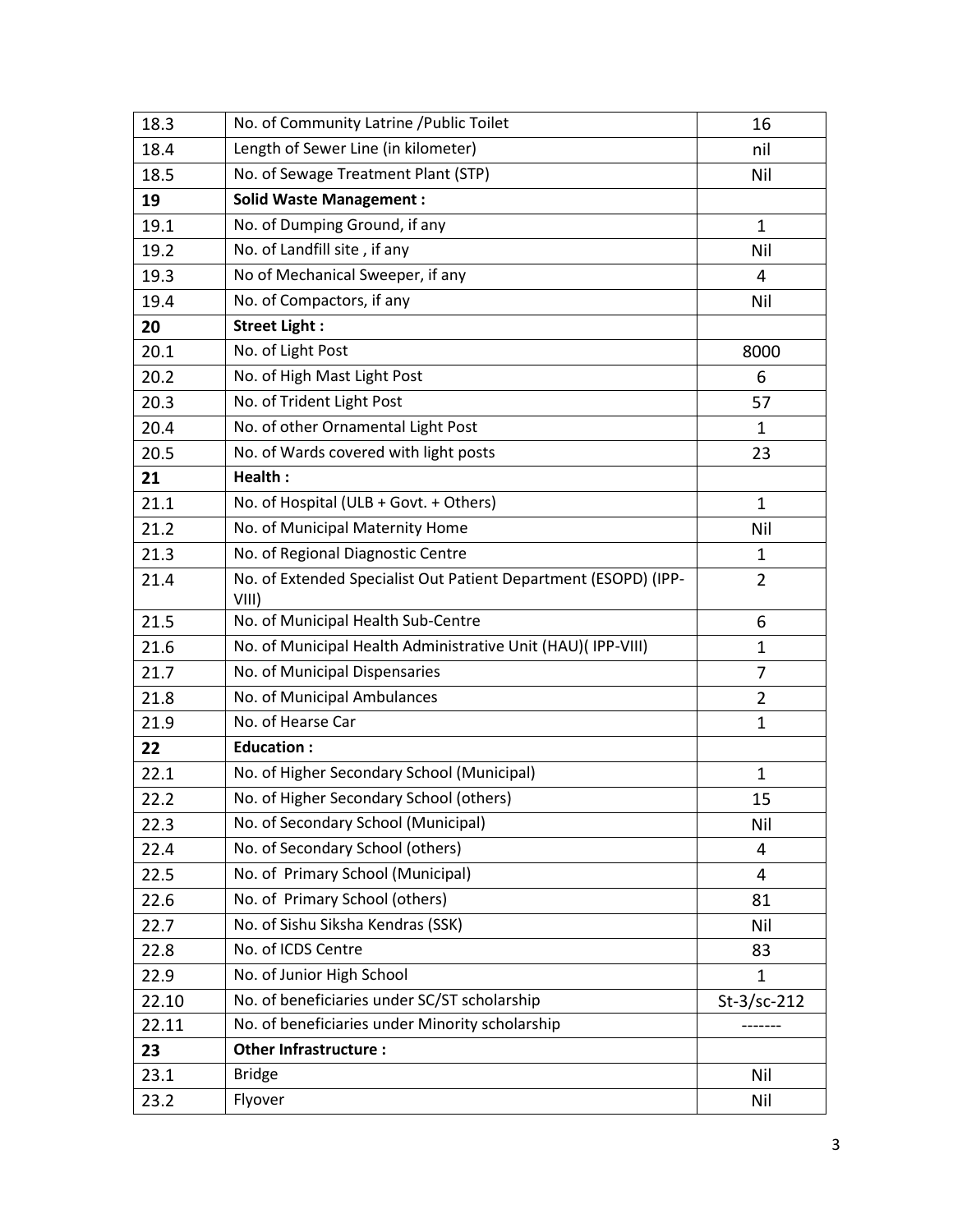| 23.3    | Stadium                                                                                 | 1              |
|---------|-----------------------------------------------------------------------------------------|----------------|
| 23.4    | Parks                                                                                   | 5              |
| 23.5    | Playground                                                                              | $\overline{2}$ |
| 23.6    | Auditorium/Community Hall                                                               | $\overline{2}$ |
| 23.7    | <b>Borough Office</b>                                                                   | Nil            |
| 23.8    | Ward office                                                                             | Nil            |
| 23.9    | <b>ULB Market</b>                                                                       | 9              |
| 23.10   | <b>Burning Ghat</b>                                                                     | $\overline{7}$ |
| 23.11   | <b>Electric Crematorium</b>                                                             | 1 (under       |
|         |                                                                                         | construction)  |
| 23.12   | <b>Burial Ground</b>                                                                    | 3              |
| 23.13   | <b>Public Library</b>                                                                   | 3              |
| 23.14   | <b>Bus Terminus</b>                                                                     | $\mathbf{1}$   |
| 23.15   | Ferry Ghat                                                                              | Nil            |
| 23.16   | <b>Guest House/ Tourist Lodge</b>                                                       | $\mathbf{1}$   |
| 23.17   | <b>Road Roller</b>                                                                      | Nil            |
| 23.18   | <b>Cess Pool</b>                                                                        | $\overline{2}$ |
| 23.19   | No. of Slaughter House:                                                                 | <b>Nil</b>     |
| 23.19.1 | <b>Municipal Slaughter House</b>                                                        | Nil            |
| 23.19.2 | Other Slaughter House                                                                   |                |
| 23.20   | Others (Please specify)                                                                 |                |
| 24      | <b>Community Structure under SJSRY : -</b>                                              |                |
| 24.1    | Total No. of CDS -                                                                      | 4              |
| 24.2    | Total No. of NHC -                                                                      | 36             |
| 24.3    | Total No. of NHG -                                                                      | 360            |
| 24.4    | No. of Thrift & Credit Group (TCG)-                                                     | 360            |
| 24.5    | No. of SHG-                                                                             | nil            |
| 24.6    | No. of DWCUA formed -                                                                   | 3              |
| 25      | <b>National Social Assistance Programme (NSAP) : -</b>                                  |                |
| 25.1    | No. of beneficiaries under Indira Gandhi National Old Age<br>Pension Scheme (IGNOAPS) - | 3625           |
| 25.2    | No. of beneficiaries under Indira Gandhi National Widow Pension                         | 4817           |
| 25.3    | Scheme (IGNWPS) -<br>No. of beneficiaries under Indira Gandhi National Disability       | 141            |
|         | Pension Scheme (IGNDPS) -                                                               |                |
| 25.4    | No. of beneficiaries under National Family Benefit Scheme                               | $83(12-13)$    |
| 26      | No. of Annapurna Antodaya Yojana (AY) card holder : -                                   |                |
| 27      | No. of Annapurna Anno Yojana (AAY) card holder : -                                      |                |
| 28      | No. of beneficiaries under Janani Suraksha Yojana (JSY) : -                             | 285            |
| 4       | No. of beneficiaries under KANYASHREE scheme: -                                         | 667            |
| 31      | No. of beneficiaries under YUBASHREE scheme: -                                          | 450            |